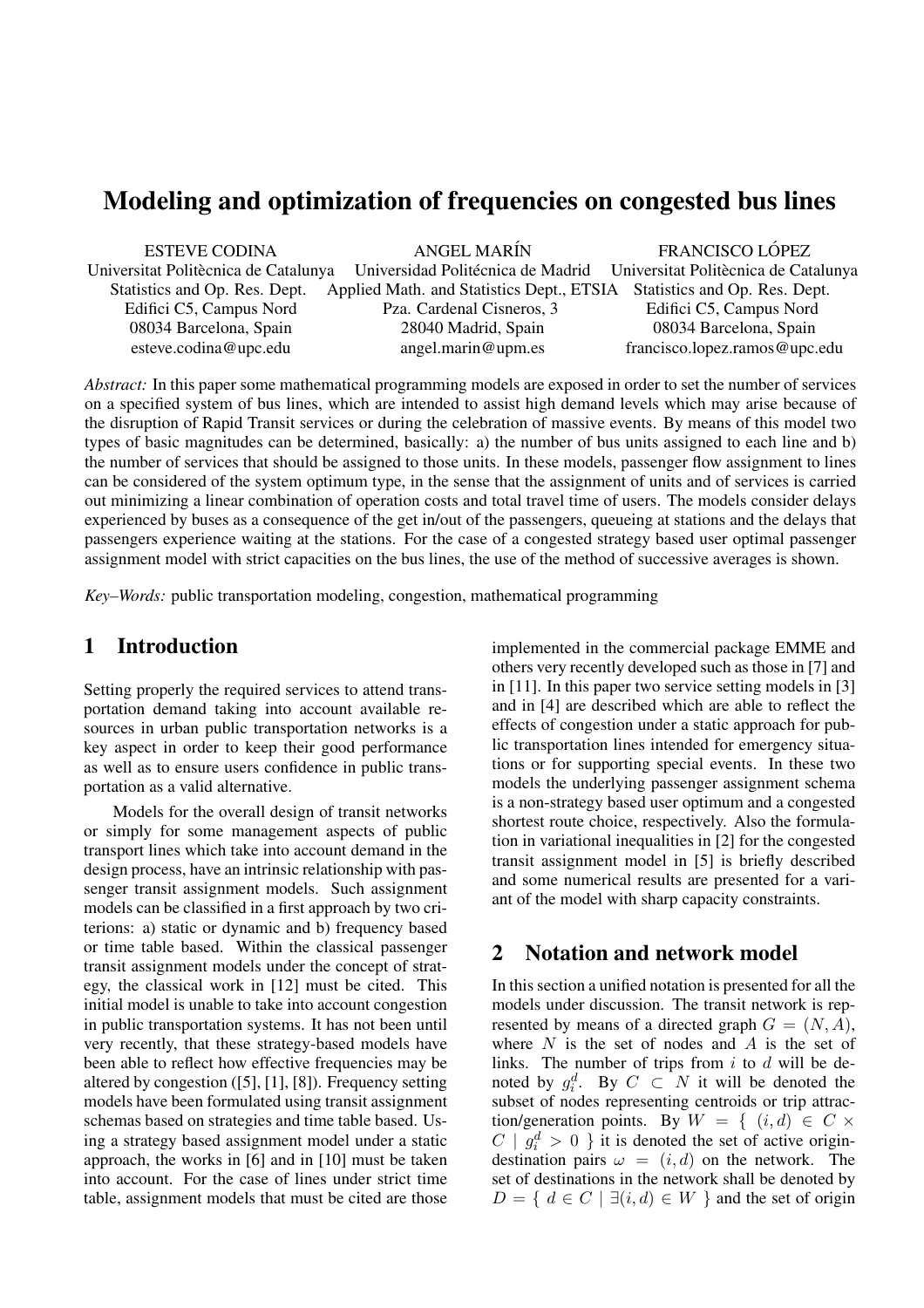nodes for a fixed destination  $d \in D$  shall be denoted by  $O(d) = \{ i \in C \mid (i, d) \in W \}$ . For a node  $i \in N$ , the set of emerging links will be denoted by  $E(i)$  and the set of incoming links by  $I(i)$ . The representation of transit lines will be in form of an expanded network, as in [12] (see figure 1 below).



Figure 1: The transit expanded network assumed in the model.

By  $v_a^d$  it will be denoted the flow at link  $a \in A$ with destination  $d \in D$ . Then the following notation will be used for the various types of vector flows and origin-destination volumes:

- $\bullet \ \ {\rm v}^d_i \ = \ (...,v^d_a,...;\,a \ \in \ E(i)) \ \in \ {\rm I\!R}_+^{\vert E(i) \vert},\, i \ \in \ N,$  $d \in D$  is the vector of flows with destination d at emerging links of node i.
- $v_i^d = \sum$  $_{a\in E(i)}v_a^d$  is the total inflow through node  $i \in N$  with destination  $d \in D$ .
- $v^d = (..., v_i^d, ...; i \in N) \in \mathbb{R}_+^{|A|}, d \in D. v =$  $(..., v^d, ...; d \in D) \in \mathbb{R}^{|A| |D|}_+$ .
- $v = \sum_{d \in D} v^d \in \mathbb{R}^{|A|}_+$ . Vector of total flows on links and  $v_a = \sum_{d \in D} v_a^d$ ,  $a \in A$ .

• 
$$
g^d = (..., g_i^d, ..., i \in O(d)) \in \mathbb{R}_+^{|O(d)|}, d \in D.
$$
  
 $g = (..., g^d, ..., d \in D) \in \mathbb{R}_+^{|W|}.$ 

The feasibility set for the congested transit equi-The reasonity set for the congested transit equilibrium problem can be formulated as  $V = \bigotimes_{d \in D} V^d$ , being each set  $V^d$  defined as:

$$
\mathbf{V}^d \stackrel{\Delta}{=} \left\{ \mathbf{v}^d \in \mathbb{R}_+^{|A|} \middle| \sum_{a \in E(i)} v_a^d - \sum_{a \in I(i)} v_a^d = g_i^d, \\ \sum_{a \in I(d)} v_a^d = \sum_{i \in O(d)} g_i^d, v_a^d = 0, i \in N_d, \forall a \in E(d) \right\}
$$
(1)

The polyhedron of total link flows v is  $V = \{ v \in$  $\mathbb{R}^{|A|}$  |  $v = \sum_{d \in D} v^d$ ,  $v^d \in V^d$  }. Because of the finite capacity of vehicles, boarding of passengers may not happen at the first arriving vehicle seen by the passenger. Mean waiting times for a boarding, or inverse of effective frequencies, shall be denoted by  $\sigma_a(\cdot) = 1/f_a(\cdot)$ . Travel times on links are given by functions  $t_a(v)$ ,  $a \in A$  which are finite on  $V$ . The subset of nodes for which emerging links exist with a finite efff on  $V$  will be denoted by  $N = \{ i \in N \mid \exists a \in E(i), f_a(\cdot) < +\infty \}$ . The sets  $\hat{N}_d = \hat{N} \setminus \{d\}, d \in D$  and  $\hat{A} = \{a \in A \mid \exists i \in$  $\hat{N}, a \in \hat{E}(i)$  will be also used. For nodes  $i \in N$ , the subset of emerging links with finite effective frequency will be denoted by  $\hat{E}(i)$ . Line segments as well as pedestrian, transfer and non transit facilities shall be represented by links  $a \in A$  with either constant or flow dependent travel time functions  $t_a(\cdot)$  and infinite frequencies,  $f_a = +\infty$ . This apply also for links  $a \in I(i)$ ,  $i \in \tilde{N}$ , representing alighting at stops.

### 3 Frequency setting models

### 3.1 A user equilibrium based service setting model

The first model by Codina and Marín [3], model [SUE] below, is oriented to set the number of services when passengers have a behavior characterized by two facts: a) no recommendation or regulation is made on the assignment from passengers to lines b) at each stop they choose a transit line accordingly to a route from their origin to their destination that they consider as optimal. The design model can be stated as a bilevel programming in which the lower level is an asymmetric traffic assignment problem. Asymmetries in costs come from the fact that passenger delays at stations waiting for a bus line to arrive depend not only on passenger's flow arriving at the station to board on that line but also on the unit's occupancy of that line arriving at the station. The upper level objective function is composed by two terms. The first one evaluates the operational costs of assigning units to a line plus the operational costs of bus services. The second cost is proportional to the total time spent by all passengers. The coefficient  $\theta$  can be considered as the social cost of time.

In the formulation of model [SUE] below,  $S^*(z)$ is the solution set of an asymmetric traffic model that can be stated as a variational inequality (V.I.): Find  $v^* \in \mathcal{V}$  so that  $T(v, z)^\top (v - v^*) \geq 0, \forall v \in \mathcal{V}$ . This V.I., which makes up the lower level problem, is parametrized by the number of services  $z^{\ell}$  assigned at each bus line  $\ell \in L$ . The number of services plays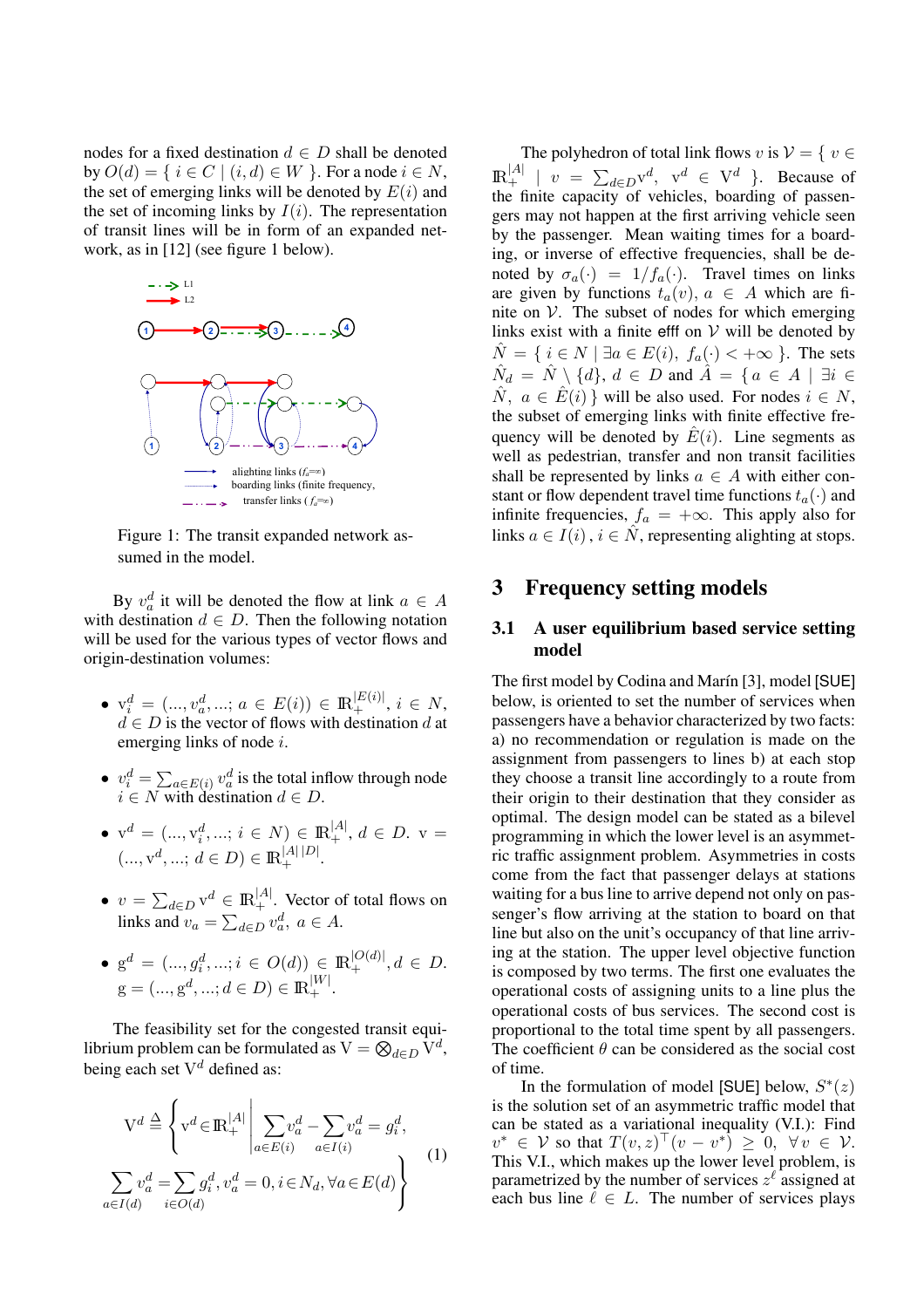the role of a parameter for the links in the expanded network modeling passenger flows on line  $\ell$ .

[SUE:  
\nMin  
\nn, z, v  
\n
$$
\sum_{\ell \in L} (s^{\ell} n^{\ell} + \gamma^{\ell} z^{\ell}) + \theta v^{\top} T(v, z)
$$
\ns.t.  $v \in S^*(z)$   
\nA0-1 
$$
\sum_{\ell \in L} n^{\ell} \leq \mathbf{p}, n^{\ell} \geq 0, n^{\ell} \in \mathbf{Z}, \ell \in L
$$
\nA0-2 
$$
H^{\ell} n^{\ell} \geq z^{\ell} C_{\ell}(v, z), \ell \in L
$$
\nA0-3 
$$
0 \leq z^{\ell} \leq \lambda^{\ell} \hat{f} H, \lambda_{\ell} \in \{0, 1\}, \ell \in L
$$
\nA0-4  $z_{\ell} \geq \lambda^{\ell} \frac{H}{h_{max}}, z^{\ell} \in \mathbf{Z}, \ell \in L$ 

Model [SUE] was solved by means of the simulated annealing algorithm on the expanded transit network of figure 3 and with a passenger's demand given in table 1. Figure 2 shows the evolution of the objective function for 2000 iterations of S.A. algorithm with low temperature. Execution time on a HP laptop with 2Gb took  $\tilde{1}h15$ min for 2000 iterations problems. In the computational experiences, the V.I., once the number of services were set, was solved using a diagonalization algorithm using a maximum of 500 iterations for each run of the diagonalization algorithm. A technique for reducing the number of iterations of this algorithm was used resulting in 25% savings in CPU time. As it can be seen from the figure, good objective function values for model SUE above were reached at a much earlier iteration than the 2000-th one. Runs with high temperature provided much worse computational results requiring almost all the 2000 iterations in order to reach very similar objective function values.



Figure 2: Evolution of objective function in model SUE using the simulated annealing algorithm.

### 3.2 A non-linear congested shortest path based service setting model

For the case of special services set in order to alleviate disruptions, it is difficult to impose to the passengers of a given o-d pair a splitting amongst several routes as a policy oriented to follow a system-optimum behavior. Instead it is easier to recommend a single route to be followed by all passengers of a given o-d pair. The recommended route should be optimal and should take into account congestion effects. Because of congestion, non-linearities appear and the model is similar to a non-linear shortest path choice problem and the objective function of the design model might minimize total costs. For this case, model [SS] below was developed by Codina et al. in [4].

 $[SS:]$  $\overline{N}$ 

Min  
\n
$$
n, z, v
$$
  
\n $\sum_{\ell \in L} (\varsigma^{\ell} n^{\ell} + \gamma^{\ell} z^{\ell}) + \theta \sum_{a \in A} v_a T_a(v, z) +$   
\n $+ \theta \sum_{\ell \in L} \sum_{b \in \Pi_{\ell}} \zeta_{a(\ell, b)}(v, z)$ 

 $s.t.$  constraints  $A0$  as in model [SUE]

B0-1 
$$
v \in V
$$
  
\nR0-1  $\sum_{a \in \hat{E}(i)} \tau_a^{\omega} \le 1, \tau_a^{\omega} \in \{0, 1\}, \begin{cases} a \in \hat{E}(i) \\ i \in N \\ \omega \in W \end{cases}$   
\nR0-2  $v_a^{\omega} \le M\tau_a^{\omega}, a \in A \setminus A_G, \omega \in W$   
\nQb0  $\sum_{\ell \in L_b} z^{\ell} \le \hat{Z}_b(v, z), b \in \hat{N}_G$   
\n $a = a(\ell, b), b \in \Pi_{\ell}, \ell \in L$ :  
\nQp0-1  $v_a + v_{x(a)} \le cz^{\ell}$   
\nQp0-2  $\sum_{\ell \in L_b} \zeta_a(v, z) \le \frac{H}{\eta_b} \hat{N}_b^{\mathbf{p} \mathbf{a} \mathbf{x}}$  (3)

It consists of the minimization of total costs, as in previous model [SUE], but being these expressed conveniently in order to handle bulk service type queueing models for passengers at stations. The first term includes operational costs for setting and operation of services and the second plus the third one are in total the total travel time. The third term is made up by functions  $\zeta$  for modeling queueing time of passengers at stations, whereas the second term includes times at links of the expanded network excluding queueing of passengers at stations. Routing considerations appear reflected in constraints R0-1, R0-2 of the formulation, where binary decision variables  $\tau_a^{\omega}$  indicate which of the boarding links in the expanded network,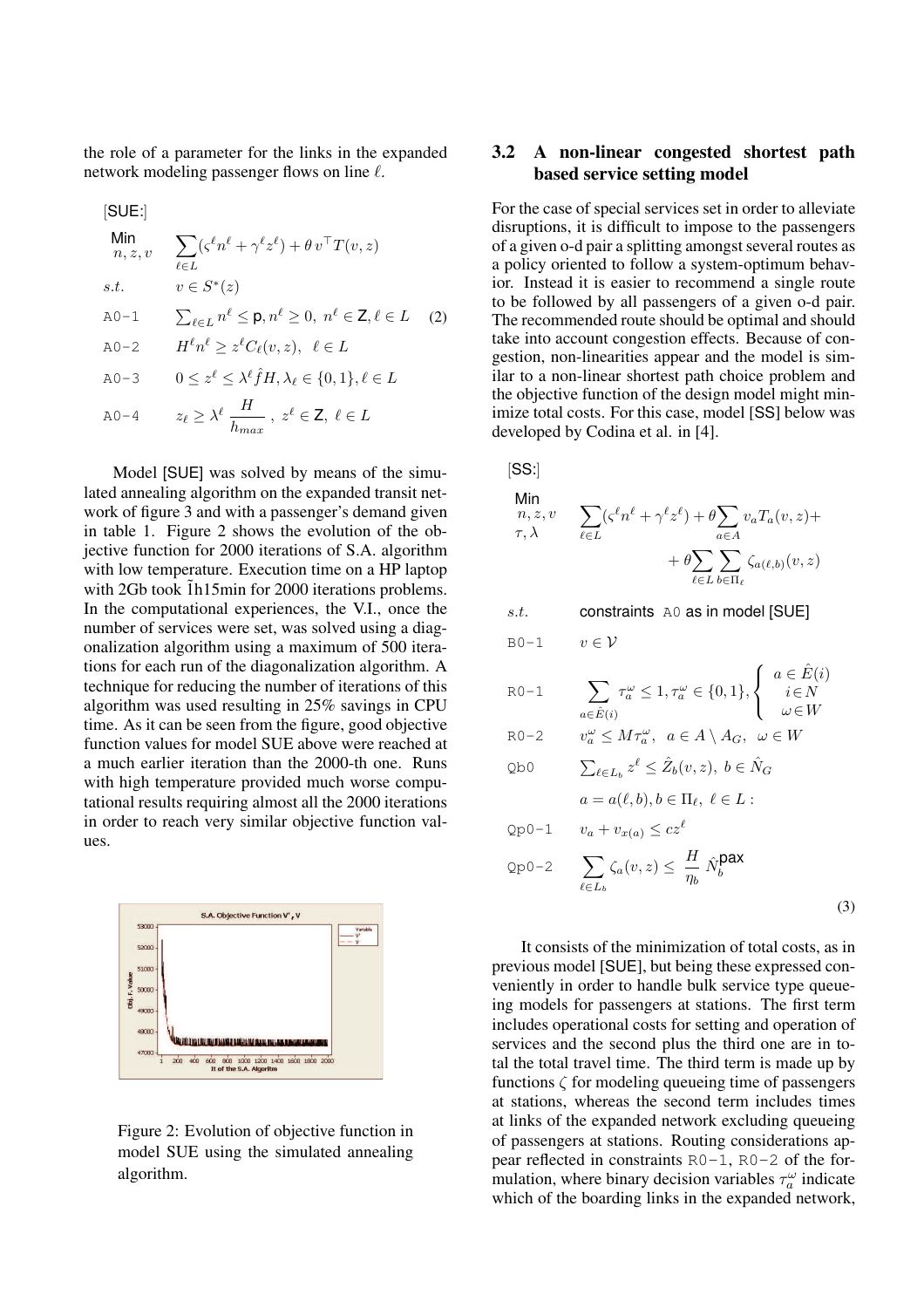outgoing from a station, must be chosen by passengers with origin-destination pair  $\omega$ . The model also includes constraints  $(Qb0)$  in order to reflect the capacity of a station in terms of maximum number of incoming buses per hour that the facility is able to admit taking into account the spillback of buses queueing for boarding/alighting operations and also, the maximum number of passengers that can be standing at a station, queueing for boarding (constraint  $Qp0-2$ ). Constraints  $Qp0-1$  impose a limitation in the boarding flow  $v_a$  at a boarding link  $a$  in a station  $b$  accordingly to the number of services  $z^{\ell}$  of line  $\ell$  to which the link belongs, the bus capacity  $c$  and the average number of passengers  $v_{x(a)}$  *on* buses of line line  $\ell$  arriving at station b.

Model [SS] is of the nonlinear mixed integer type and several optimization techniques are currently on essay in order to solve it. Function  $\zeta$  has been determined using simulations with bulk-service queues and a convex piecewise approximation has been developed, resulting into an approximate model. A heuristic technique for obtaining suboptimal solutions has been developed showing very a good computational performance. It consists of freezing values of nonlinear functions appearing in model [SS] based on flows  $v$  and number of services  $z$  at previous iteration. In this way a mixed integer linear programming problem appears at each iteration which can be solved efficiently using CPLEX for medium size networks. This linear integer problem preserves the network structure avoiding non-linearities and shall be referred to as model [SSlin].

#### Heuristic algorithm for Model SS

- 0. (a) Calculate initial values for the number of services and an initial value for  $\bar{P}_a^{(0)}$  at a station. Evaluate approximate line cycle lengths  $\bar{C}_{\ell}^{(0)}$  $\ell$ <sup>(0</sup> for each line and also initial bus service times,  $\kappa_h^{(0)}$  $b<sub>b</sub><sup>0</sup>$  initial values for bus waiting times at stations  $w_{qb}^{0,(0}, b \in N_G$ , so that an initial value for the maximum num-<br>har of corriers allowship at a station  $\bar{z}^{(0)}$ ber of services allowable at a station,  $\bar{Z}_b^{\leftarrow}$ can be evaluated using function  $\tilde{Z}_b(\cdot,\cdot)$ , i.e.  $\bar Z_b^{(0} = \tilde Z_b(\kappa_b^{(0}$  $b^{(0)}_b, w_{qb}^{0,(0)}$ . Also, determine initial link travel times  $\bar{T}^{(0)}_{a}$  accordingly.
	- (b) Solve model [SSlin] for parameters  $(\bar{T}^{(0)}, \bar{Z}^{(0)}, \bar{P}^{(0)}, \bar{C}^{(0)})$  so that flows and number of services  $(v^{(1)}, z^{(1)})$  are obtained. Set  $\nu = 0$

### At iteration  $\nu + 1$ :

(when considered convenient superscript + is used to denote  $\nu + 1$  and superscript - is used

to denote  $\nu$ )

1. Calculate new packet service times  $\kappa_h^{(\nu+1)}$  $b^{(\nu+1)}$ , waiting times of buses at stations,  $w_{qb}^{0, (\nu+1)}$ , and maximum number of services entering at each station  $\bar Z_{b}^{(\nu+1)}$  $b_b^{(\nu+1)}$  using an MSA step  $\alpha_{\nu} = 1/(\nu+2)$ :

$$
b \in N_G : \n\kappa_b^+ = \kappa_b^- + \alpha_\nu \left( \kappa_b(v^+, z^+) - \kappa_b^- \right), \nw_{qb}^{0,+} = w_{qb}^{0,-} + \alpha_\nu \left( w_{qb}^0(v^+, z^+) - w_{qb}^{0,-} \right) \n\bar{Z}_b^+ = \bar{Z}_b^- + \alpha_\nu \left( \tilde{Z}_b(\kappa_b^+, w_{qb}^{0,+}) - \bar{Z}_b^{(\nu)} \right)
$$
\n(4)

Evaluate new line cycles  $C_{\ell}^{(\nu+1)}$  $\int_{\ell}^{(\nu+1)}$  =  $C_{\ell}(v^{(\nu+1}, z^{(\nu+1)}), \qquad \ell \in L$ , waiting time per passenger and per service at stations  $\bar{P}_a^{(\nu+1)} = P_a(z^{(\nu+1)})$  and link travel times  $\bar{T}^{(\nu+1)}$ as follows:

$$
\begin{aligned}\n\bar{T}_a^+ &= t_a^0 + w_b^1 + \kappa_{b,\ell}(v^+, z^+) + w_{q,b'}^{0,+}, \\
\text{if } a &= (j_\ell(b), j'_\ell(b')), \ \ell \in L, \ b, b' \in \Pi_\ell \quad (5) \\
\bar{T}_a^+ &= T_a(v^+, z^+) \quad \text{otherwise}\n\end{aligned}
$$

2. Solve approximate mixed linear integer model SSIin for parameters  $\overline{T}^{(\nu+1)}$ ,  $\overline{Z}^{(\nu+1)}$ ,  $\overline{P}^{(\nu+1)}$ ,  $\bar{C}^{\nu+1}$  and obtain flows  $v^{(\nu+2)}$  and number of services  $z^{(\nu+2)}$ . Let  $\nu \leftarrow \nu + 1$  and return to 1.

The algorithm stops when, at a predetermined number  $r$  of consecutive iterations, the number of services assigned to bus lines do not change  $(z^{\nu+1}$  =  $\ldots$  =  $z^{\nu+r}$  and also, during these r iterations, flows v and total delays  $\zeta$  have little fluctuation  $\|v^{\nu+s+1} - v^{\nu+s}\|_2 \leq \epsilon_v$  and  $\|\zeta^{\nu+s+1} - \zeta^{\nu+s}\|_2 \leq$  $\epsilon_{\zeta}, s = 1, 2, ..., r-1$ ).

# 4 Congested transit assignment models

Strategy based transit assignment models used in modeling passenger flows in regular lines of urban public transportation do not reflect congestion effects until very recently. Because of that frequency setting or service setting models which take into account congestion when passengers follow strategies have not yet been developed. A classical uncongested model is that of Spiess [12], which can be formulated as a linear program. Based on the results of Cominetti and Correa in [5], Cepeda *et al.* in [1] prove that their strategy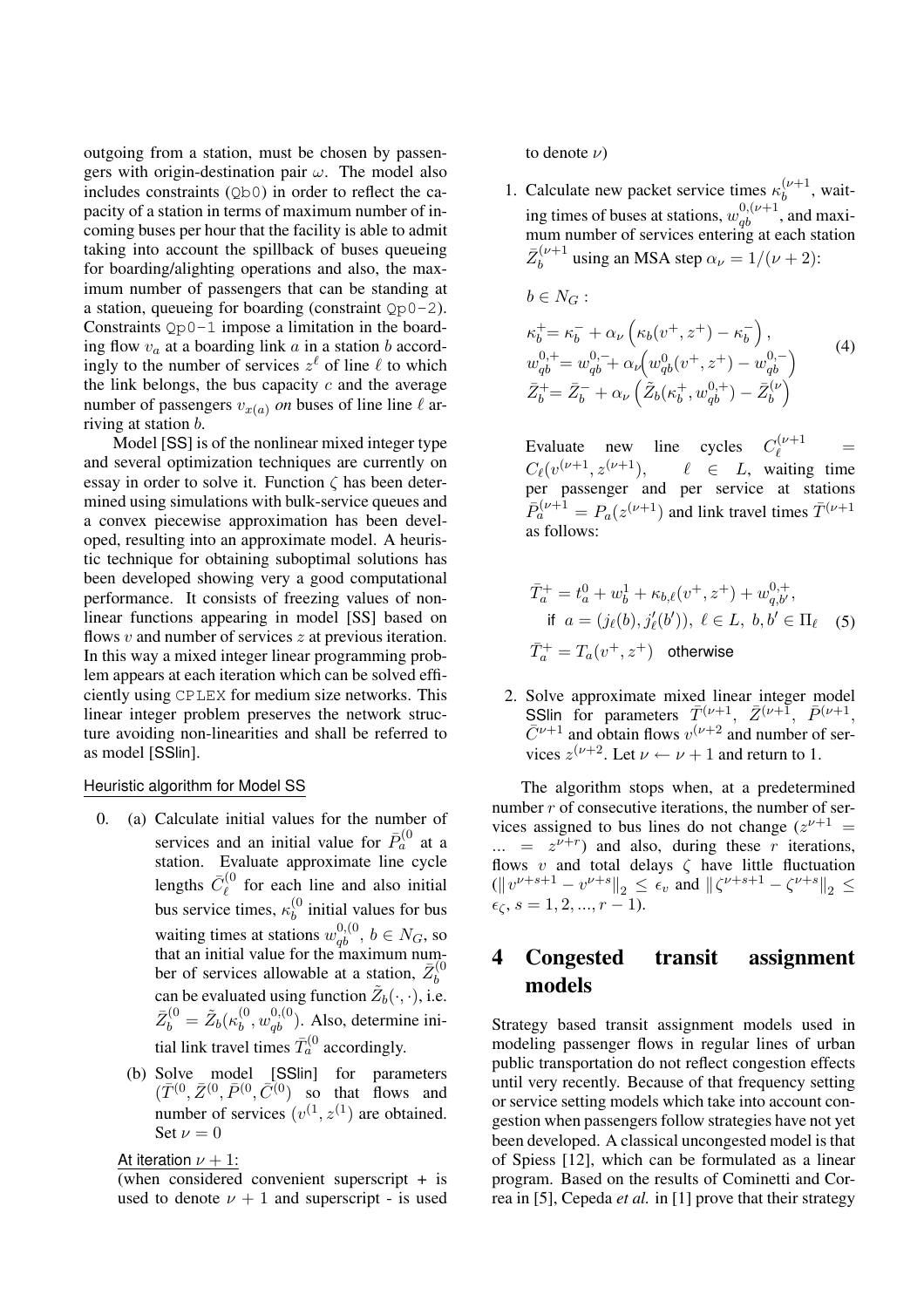based congested network equilibrium transit notion is equivalent to the minimization of the following nonconvex, nondifferentiable gap function  $\tilde{G}_{\text{CCF}}(v)$ 

$$
\tilde{G}_{\text{CCF}}(v) = \sum_{d \in D} \left[ \sum_{a \in A} v_a^d t_a(v) + \right. \\
\left. + \sum_{i \in N_d} \text{Max}_{a} \in E(i) \left\{ \frac{v_a^d}{f_a(v)} \right\} - \sum_{i \in N_d} g_i^d \tilde{\tau}_i^d(v) \right]
$$
\n(6)

over the feasible set of destination flow vectors V, i.e. solutions of the congested transit equilibrium model are also global minima of the problem Min  $_{V \in V}$   $\tilde{G}_{CCF}(v)$ . Let now consider the polytope  $S = \otimes$ d∈D  $\frac{1}{2}$ the polytope  $S = \bigotimes_{d \in D} \bigotimes_{i \in \hat{N}_d} S_i^d$  and  $S_i^d =$  $\alpha \in \Re_{+}^{|\hat{E}(i)|} | \sum$  $\bigotimes_{d \in D} \bigotimes_{i \in N_d} \bigotimes_i$  and  $\bigotimes_i$ <br>  $a \in \hat{E}(i)$   $\alpha_a = 1$  associated to node  $i \in \hat{N}$ . In [2] it is proved that solving this problem is equivalent to the following variational inequality  $(VI)$ :

$$
(VI)
$$
  
Find  $(v, \zeta) \in V \times S$  so that:  

$$
0 \in T^{d}(v, \zeta^{d}) + N_{V^{d}}(v^{d}), d \in D
$$

$$
0 \in -x_{i}^{d}(v) + N_{S_{i}^{d}}(\zeta_{i}^{d}), d \in D, i \in \hat{N}_{d}
$$
 (7)

where in (7),  $N_{V^d}(\cdot)$  and  $N_{S^d}(\cdot)$  denote the normal cones on sets  $V^d$  and  $S_i^d$  respectively at a point (·).  $\zeta_i^d = (\dots, \zeta_a^d, \dots; a \in \hat{E}(i)), i \in$  $\hat{N}_d$ ,  $d \in D$  and  $T^d(v, \zeta^d)$  are defined as  $T^d(v, \zeta^d)$  =  $(\ldots, \Psi_a^d(v, \zeta_a^d), \ldots; a \in A)$  and functions  $\Psi_a^d$  are defined as  $\Psi_a^d(v, \zeta_a^d) = t_a(v) + \sigma_a(v)\zeta_a^d$ , if  $a \in \hat{E}(i)$ and  $\Psi_a^d(v,\zeta_a^d) = t_a(v)$  if  $a \in E(i) \setminus \hat{E}(i)$ 

In [2] previous results are also extended to the case of sharp capacity constraints on bus lines either explicitly or implicitly imposed by effective frequency functions  $\sigma_a(v)$  and the MSA (method of successive averages) specialized for the congested strategy based transit assignment problem in [1] can be easily adapted for this case. Next subsection shows some computational results for this case.

### 4.1 Some computational results for the capacitated transit assignment problem

The transit network for this example is made up of eight transit lines and its expanded transit network is shown in figure 3. Effective frequency functions for boarding links are of the type  $f_a(v) = 0.2(1 - \rho_a^2(v))$ 

and  $\rho_a(v) = v_a/(c - v_{m(a)})$ . Capacity c at boarding links is 9600 passengers for a period of 3 hours. Link travel times are given in [2]. Boarding links  $(i, j)$  are those whose  $i$ -node is either 1, 2, 3 or 4. Demands in passengers for a 3 hours period are shown in table 1 below. This matrix has been uniformly augmented by a factor  $\tau$  in order to conduct computational experiments

|         |       | 2     |        | 4    | Total | pax/min |
|---------|-------|-------|--------|------|-------|---------|
|         | 0     | 2011  | 22097  | 368  | 24476 | 135.98  |
| 2       | 170   | 0     | 3066   | 230  | 3466  | 19.25   |
| 3       | 4386  | 150   | 0      | 170  | 4706  | 26.14   |
| 3       | 2504  | 150   | 2438   | 0    | 5092  | 28.28   |
| Total   | 7060  | 2311  | 27601  | 768  | 37740 |         |
| pax/min | 39.22 | 12.84 | 153.34 | 4.26 |       |         |

Table 1: O-D Trip table for a period of 180 minutes. Last row and column are average arrival and departure rates of passengers at bus stops.



Figure 3: Expanded network model for the example.

For this test network, the MSA algorithm in [1] with implicit capacity constraints behaves well for  $\tau = 1.0, 1.2$ . For  $\tau = 1.3$ , iterates violating capacity constraints appear during the run of the algorithm, although it finally converges to the solution. For  $\tau = 1.6, 2.0$  and larger values, it shows unstable behaviour because capacity infeasible iterates appear too often. Results comparing algorithm in [1] (implicit capacity constraints) and the algorithm using explicit capacity constraints are shown in table 2. Also the self-regulated MSA step in [9] has been used for this example with  $\tau = 2$  for the MSA algorithm in [1] and for the algorithm using explicit capacities.